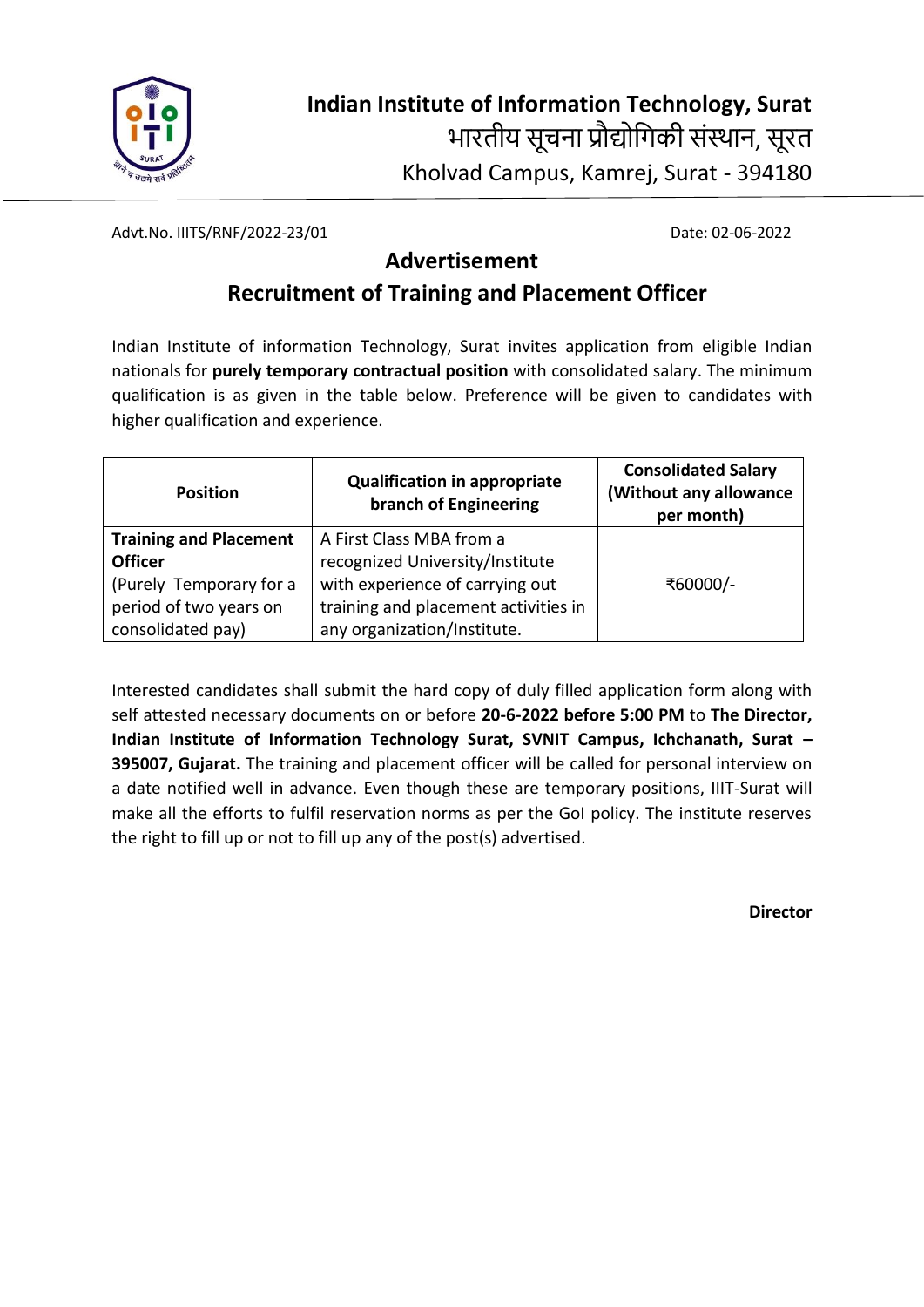## **INDIAN INSTITUTE OF INFORMATION TECHNOLOGY SURAT**

Advertisement No: IIITS/RNF/2022-23/01 Dated: 02-06-2022

#### **Application form for "on contract" Training and Placement Officer**

Affix Self Attested Stamp Size Photograph

| 1. | Name of the Applicant<br>(In Block Letters) |                   |                                                                             |                                       |                                            |                        |                            |  |
|----|---------------------------------------------|-------------------|-----------------------------------------------------------------------------|---------------------------------------|--------------------------------------------|------------------------|----------------------------|--|
| 2. | Father's / Husband's<br>Name                |                   |                                                                             |                                       |                                            |                        |                            |  |
| 3. | Date of Birth<br>(dd/mm/yyyy)               |                   | Gender<br>Age in Years as on<br>20 <sup>th</sup> June, 2022.<br>Male/Female |                                       | <b>Marital Status</b><br>Married/Unmarried |                        | Nationality                |  |
|    |                                             |                   |                                                                             |                                       |                                            |                        |                            |  |
| 4. | Category                                    |                   | SC/ST/OBC/PWD/UR/EWS:                                                       |                                       |                                            |                        |                            |  |
| 5. | Address for<br>Correspondence               |                   |                                                                             |                                       |                                            |                        |                            |  |
|    |                                             |                   | Pin Code:                                                                   |                                       |                                            |                        |                            |  |
|    | Mobile 1:                                   |                   |                                                                             |                                       | Mobile2:                                   |                        |                            |  |
|    | <b>Email</b>                                |                   |                                                                             |                                       |                                            |                        |                            |  |
| 6. | <b>Education Qualifications</b>             |                   |                                                                             |                                       |                                            |                        |                            |  |
|    | Qualification                               | <b>Discipline</b> |                                                                             | Name of the<br>University / Institute | Year of<br><b>Passing</b>                  | $%$ of<br>Marks / CGPA | Class /<br><b>Division</b> |  |
|    | Degree____                                  |                   |                                                                             |                                       |                                            |                        |                            |  |
|    | <b>MBA</b>                                  |                   |                                                                             |                                       |                                            |                        |                            |  |

| <b>Work Experience Details</b>    |              |      |    |              |                     |  |  |  |  |
|-----------------------------------|--------------|------|----|--------------|---------------------|--|--|--|--|
| Total Work Experience (in years): |              |      |    |              |                     |  |  |  |  |
| Institute/                        | Designation/ |      | To | Name of Work | <b>Total Salary</b> |  |  |  |  |
| Organization                      | Post Held    | From |    |              | (Per month) in ₹    |  |  |  |  |
|                                   |              |      |    |              |                     |  |  |  |  |
|                                   |              |      |    |              |                     |  |  |  |  |
|                                   |              |      |    |              |                     |  |  |  |  |
|                                   |              |      |    |              |                     |  |  |  |  |
|                                   |              |      |    |              |                     |  |  |  |  |